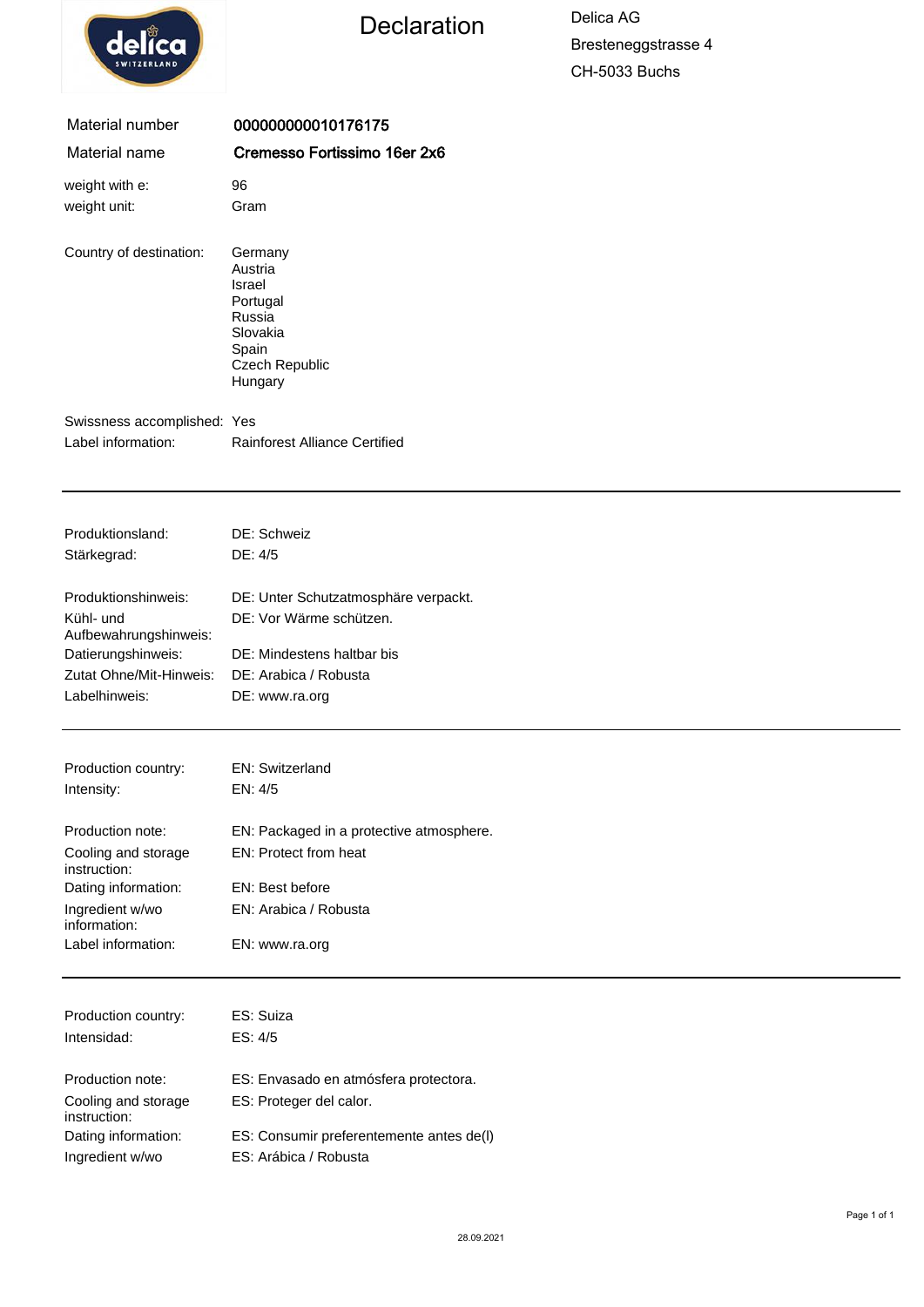

Declaration Delica AG

Bresteneggstrasse 4 CH-5033 Buchs

### Material number Material name

000000000010176175 Cremesso Fortissimo 16er 2x6

information:

Label information: ES: www.ra.org

| Production country:<br>Intensidade: | PT: Suíça<br>PT: 4/5                 |
|-------------------------------------|--------------------------------------|
| Production note:                    | PT: Embalado em atmosfera protetora. |
| Cooling and storage<br>instruction: | PT: Proteger do calor.               |
| Dating information:                 | PT: Consumir de preferência antes de |
| Ingredient w/wo<br>information:     | PT: Arábica / Robusta                |
| Label information:                  | PT: www.ra.org                       |
| Production country:                 | HU: Svájc                            |
| Intenzitás:                         | HU: 4/5                              |
| Production note:                    | HU: Védőgázas csomagolásban.         |
| Cooling and storage<br>instruction: | HU: Hűvös helyen tárolandó.          |
| Dating information:                 | HU: Minőségét megőrzi:               |
| Ingredient w/wo<br>information:     | HU: Arabica / Robusta                |
| Label information:                  | HU: www.ra.org                       |
|                                     |                                      |
| Production country:                 | SK: Švajčiarsko                      |
| Intenzita:                          | SK: 4/5                              |
| Production note:                    | SK: Balené v ochrannej atmosfére.    |
| Cooling and storage<br>instruction: | SK: Skladujte na chladnom mieste.    |
| Dating information:                 | SK: Minimálna trvanlivosť do         |
| Ingredient w/wo<br>information:     | SK: Arabica / Robusta                |
| Label information:                  | SK: www.ra.org                       |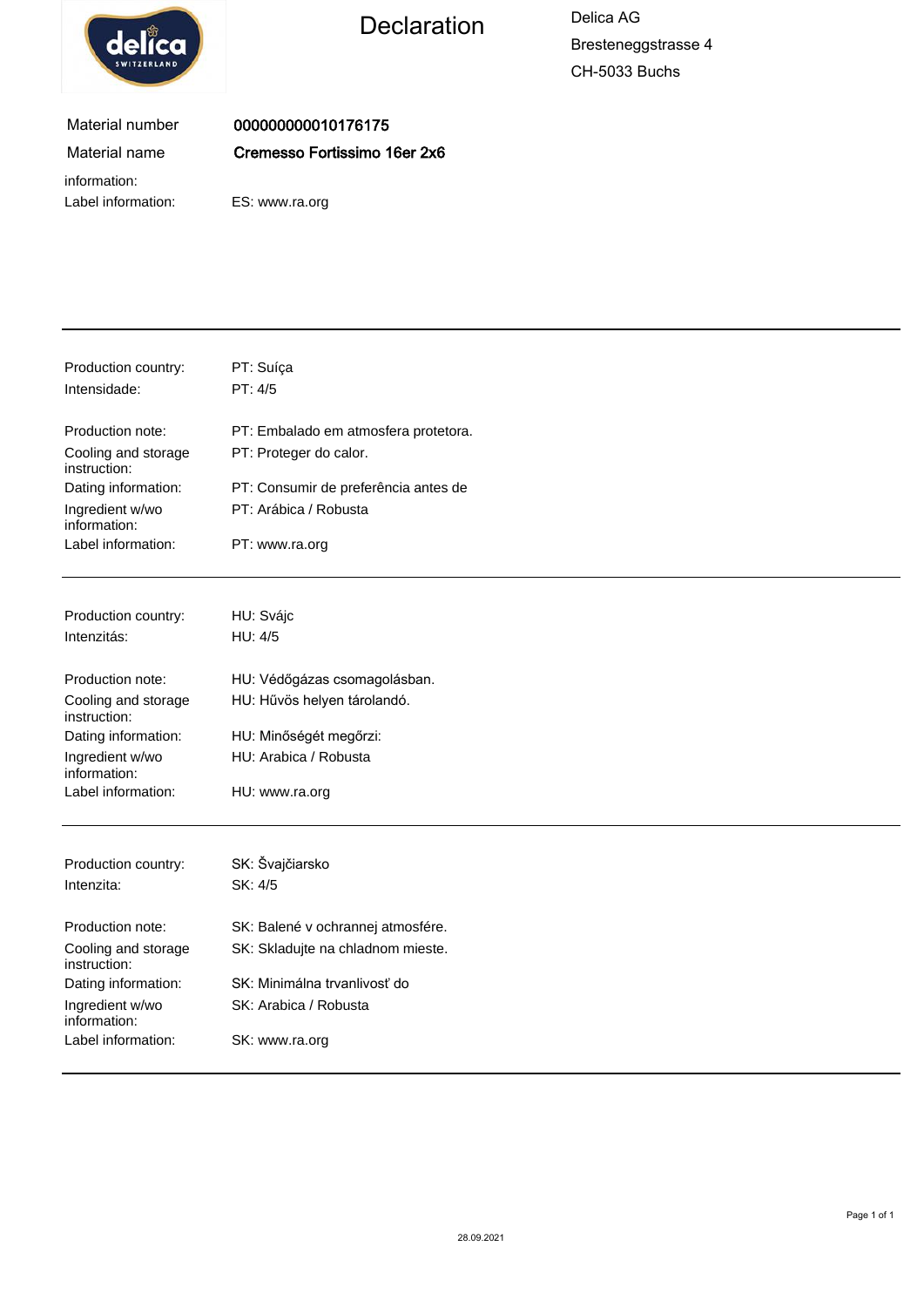

# Declaration Delica AG

Bresteneggstrasse 4 CH-5033 Buchs

| Material number                     | 000000000010176175                  |           |
|-------------------------------------|-------------------------------------|-----------|
| Material name                       | Cremesso Fortissimo 16er 2x6        |           |
| Production country:                 | CS: Švýcarsko                       |           |
| Intenzita:                          | CS: 4/5                             |           |
| Production note:                    | CS: Baleno y ochranné atmosféře.    |           |
| Cooling and storage<br>instruction: | CS: Chraňte před teplem.            |           |
| Dating information:                 | CS: Minimálni trvanlivost do        |           |
| Ingredient w/wo<br>information:     | CS: Arabica / Robusta               |           |
| Label information:                  | CS: www.ra.org                      |           |
|                                     |                                     |           |
| Production country:                 | RU: Швейцария                       |           |
| Крепость:                           | RU: 4/5                             |           |
| Production note:                    | RU: Упаковано в защитной атмосфере. |           |
| Cooling and storage<br>instruction: | RU: Избегать хранения в тепле.      |           |
| Dating information:                 | RU: Минимальный срок хранения до    |           |
| Ingredient w/wo<br>information:     | RU: Арабика / Робуста               |           |
| Label information:                  | RU: www.ra.org                      |           |
|                                     |                                     |           |
| Production country:                 |                                     | HE: שוויץ |
| אינטנסיוויות:                       |                                     | HE: 4/5   |

| Production note:                    | :HE: ארוז בסביבה מוגנת     |
|-------------------------------------|----------------------------|
| Cooling and storage<br>instruction: | :HE יש לשמור בפני חום.     |
| Dating information:                 | HE: טוב עד לפחות: ראה דופן |
| Ingredient w/wo<br>information:     | :HE ערביקה / רובוסטה       |
| Label information:                  | HE: www.ra.org             |

#### **Ingredients**

DE: **Röstkaffee, gemahlen, in Kapseln**

#### Zutaten: Röstkaffee.

: Ursprung Kaffee: Nicht-EU.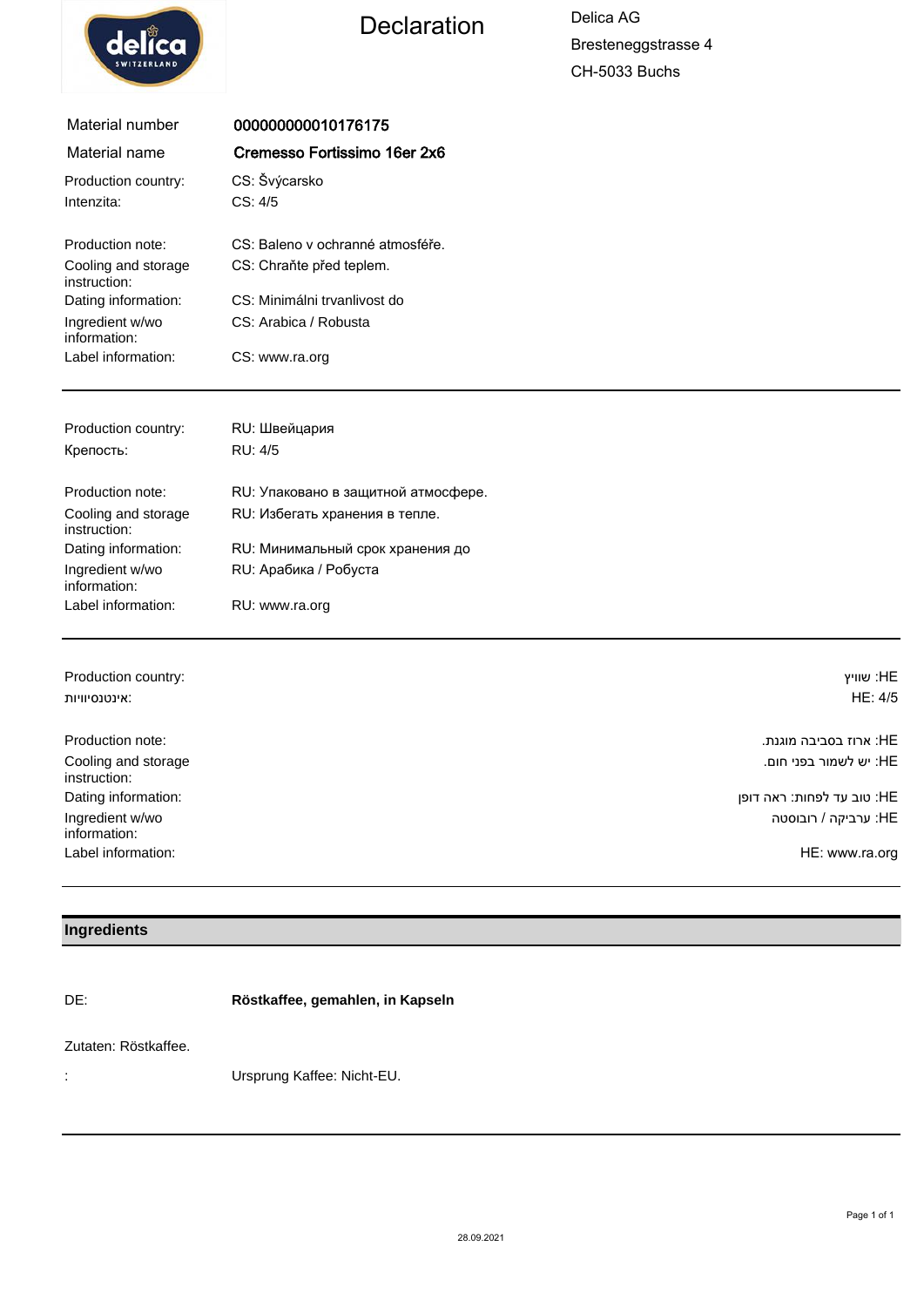| delica                                | <b>Declaration</b>                         | Delica AG<br>Bresteneggstrasse 4<br>CH-5033 Buchs |  |  |  |
|---------------------------------------|--------------------------------------------|---------------------------------------------------|--|--|--|
| Material number                       | 000000000010176175                         |                                                   |  |  |  |
| Material name                         | Cremesso Fortissimo 16er 2x6               |                                                   |  |  |  |
| EN:                                   | Ground roasted coffee, in capsules         |                                                   |  |  |  |
| Ingredients: roasted coffee.          |                                            |                                                   |  |  |  |
| ţ,                                    | Origin coffee: Non-EU.                     |                                                   |  |  |  |
|                                       |                                            |                                                   |  |  |  |
| ES:                                   | Café molido de tueste natural, en cápsulas |                                                   |  |  |  |
| Ingredientes: café de tueste natural. |                                            |                                                   |  |  |  |
| t,                                    | Origen café: Fuera de la UE.               |                                                   |  |  |  |
|                                       |                                            |                                                   |  |  |  |
| PT:                                   | Café torrado, moído, em cápsulas           |                                                   |  |  |  |
| Ingredientes: café torrado.           |                                            |                                                   |  |  |  |
|                                       | Origem café: Não-UE.                       |                                                   |  |  |  |
|                                       |                                            |                                                   |  |  |  |
| HU:                                   | Pörkölt kávé, őrölt, kapszulában           |                                                   |  |  |  |
| Összetevők: Pörkölt kávé.             |                                            |                                                   |  |  |  |
| t,                                    | Származási kávé: Nem EU.                   |                                                   |  |  |  |
|                                       |                                            |                                                   |  |  |  |
| SK:                                   | Pražená káva, mletá, v kapsulách           |                                                   |  |  |  |
| Zloženie: pražená káva.<br>t,         | Pôvod káva: Mimo EÚ.                       |                                                   |  |  |  |
|                                       |                                            |                                                   |  |  |  |